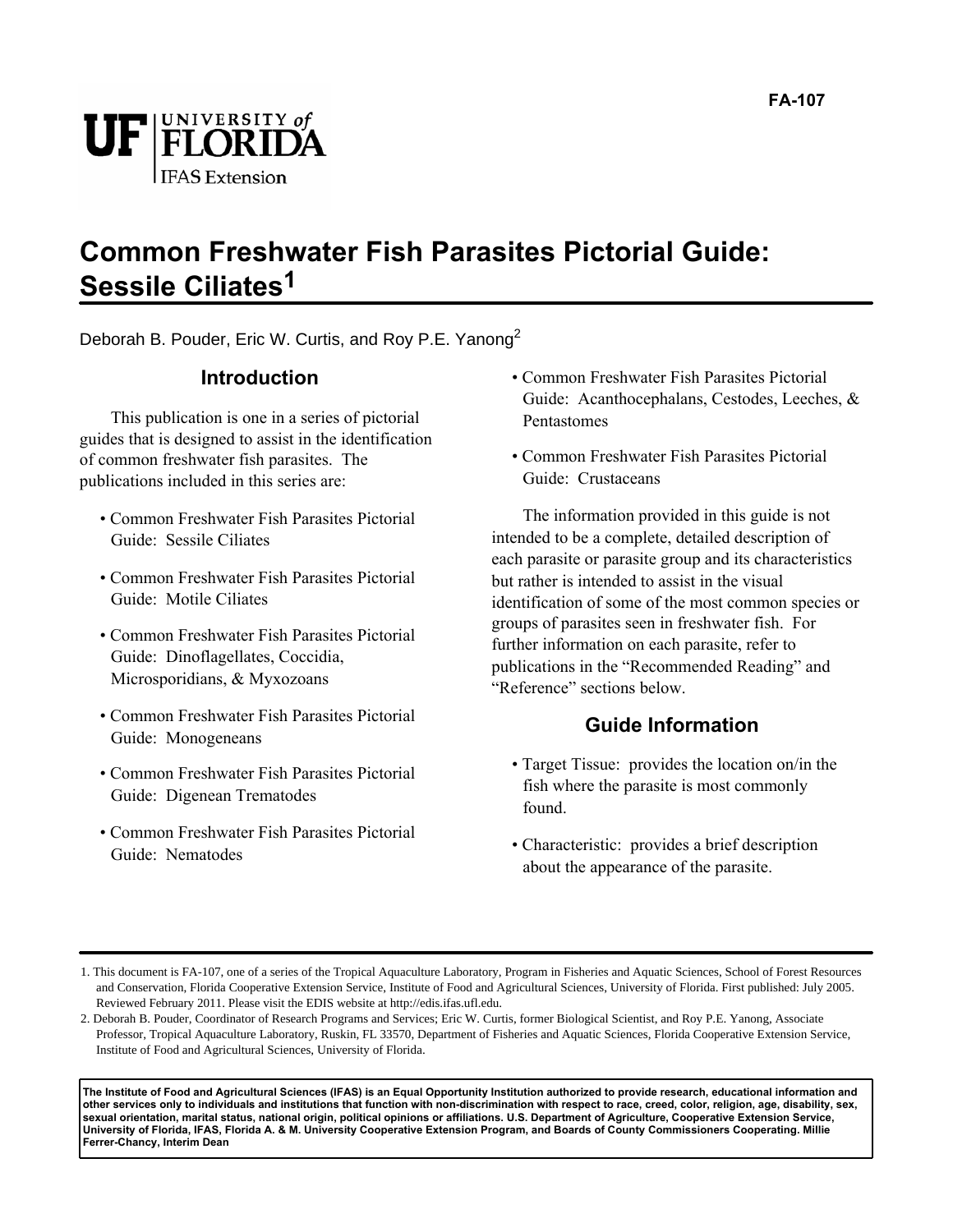- Size: provides the size or size range of the parasite.  $(1 \text{ µm} = 0.001 \text{ mm} = 0.0001 \text{ cm})$  ( $\text{µm}$ )  $=$  micron or micrometer; mm  $=$  millimeter; cm  $=$ centimeter)
- Movement: provides the type of movement, if any, of the parasite.
- Note: provides a brief comment of interest about the parasite.

#### **Printing Tips**

For the best results as a pictorial guide, print this document in color on photo quality paper at a photo or "best" setting.

#### **Acknowledgements**

The authors thank Lester Khoo and Greg Vermeer for the photographs they contributed to this publication.

#### **Recommended Reading**

SRAC Publication No. 410 Calculating Treatments for Ponds and Tanks. Southern Regional Aquaculture Center. http://srac.tamu.edu/410fs.pdf

SRAC Publication No. 475 Proliferative Gill Disease (Hamburger Gill Disease). Southern Regional Aquaculture Center. http://srac.tamu.edu/475fs.pdf

SRAC Publication No. 4701 Protozoan Parasites. Southern Regional Aquaculture Center. http://srac.tamu.edu/4701fs.pdf

UF/IFAS Circular 91 Nematode (Roundworm) Infections in Fish. http://edis.ifas.ufl.edu/FA091

UF/IFAS Circular 120 Fish Health Management Considerations in Recirculating Aquaculture Systems - Part 1: Introduction and General Principles. http://edis.ifas.ufl.edu/FA099

UF/IFAS Circular 121 Fish Health Management Considerations in Recirculating Aquaculture Systems - Part 2: Pathogens. http://edis.ifas.ufl.edu/FA100

UF/IFAS Circular 122 Fish Health Management Considerations in Recirculating Aquaculture Systems - Part 3: General Recommendations and Problem Solving Approaches. http://edis.ifas.ufl.edu/FA101

UF/IFAS Circular 716 Introduction to Freshwater Fish Parasites. http://edis.ifas.ufl.edu/FA041

UF/IFAS Circular 919 Stress--It's Role in Fish Disease. http://edis.ifas.ufl.edu/FA005

UF/IFAS Circular 920 *Ichthyophthirius multifiliis* (White Spot) Infections in Fish. http://edis.ifas.ufl.edu/FA006

UF/IFAS Circular 921 Introduction to Fish Health Management. http://edis.ifas.ufl.edu/FA004

UF/IFAS Fact Sheet FA-13 Use of Copper in Freshwater Aquaculture and Farm Ponds. http://edis.ifas.ufl.edu/FA008

UF/IFAS Fact Sheet FA-23 The Use of Potassium Permanganate in Fish Ponds. http://edis.ifas.ufl.edu/FA032

UF/IFAS Fact Sheet FA-28 Monogenean Parasites of Fish. http://edis.ifas.ufl.edu/FA033

UF/IFAS Fact Sheet FA-37 Use of Potassium Permanganate to Control External Infections of Ornamental Fish. http://edis.ifas.ufl.edu/FA027

UF/IFAS Fact Sheet FA-55 Submission of Fish for Diagnostic Evaluation. http://edis.ifas.ufl.edu/FA055

UF/IFAS Fact Sheet FA-90 Pentastomid Infections in Fish. http://edis.ifas.ufl.edu/FA090

UF/IFAS Fact Sheet FA-108 Common Freshwater Fish Parasites Pictorial Guide: Motile Ciliates. http://edis.ifas.ufl.edu/FA108

UF/IFAS Fact Sheet FA-109 Common Freshwater Fish Parasites Pictorial Guide: Flagellates. http://edis.ifas.ufl.edu/FA109

UF/IFAS Fact Sheet FA-110 Common Freshwater Fish Parasites Pictorial Guide: Dinoflagellates, Coccidia, Microsporidians, and Myxozoans. http://edis.ifas.ufl.edu/FA110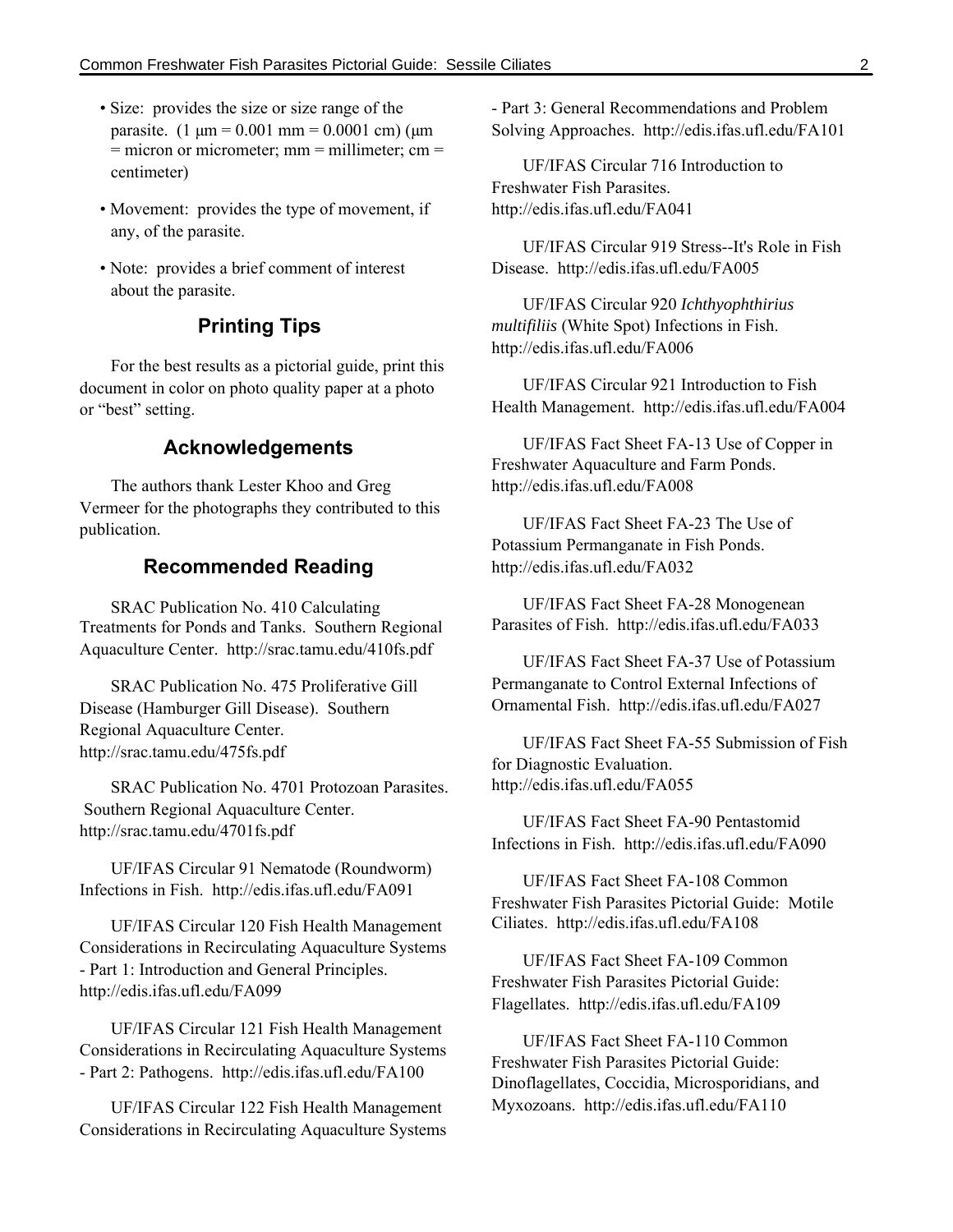UF/IFAS Fact Sheet FA-111 Common Freshwater Fish Parasites Pictorial Guide: Monogeneans. http://edis.ifas.ufl.edu/FA111

UF/IFAS Fact Sheet FA-112 Common Freshwater Fish Parasites Pictorial Guide: Digenean Trematodes. http://edis.ifas.ufl.edu/FA112

UF/IFAS Fact Sheet FA-113 Common Freshwater Fish Parasites Pictorial Guide: Nematodes. http://edis.ifas.ufl.edu/FA113

UF/IFAS Fact Sheet FA-114 Common Freshwater Fish Parasites Pictorial Guide: Acanthocephalans, Cestodes, Leeches, and Pentastomes. http://edis.ifas.ufl.edu/FA114

UF/IFAS Fact Sheet FA-115 Common Freshwater Fish Parasites Pictorial Guide: Crustaceans. http://edis.ifas.ufl.edu/FA115

UF/IFAS Fact Sheet VM-67 Management of Hexamita in Ornamental Cichlids. http://edis.ifas.ufl.edu/VM053

UF/IFAS Fact Sheet VM-77 Use of Formalin to Control Fish Parasites. http://edis.ifas.ufl.edu/VM061

UF/IFAS Fact Sheet VM-78 Bath Treatment for Sick Fish. http://edis.ifas.ufl.edu/VM037

UF/IFAS Fact Sheet VM-85 "Red Sore Disease" in Game Fish. http://edis.ifas.ufl.edu/VM059

UF/IFAS Fact Sheet VM-86 Use of Salt in Aquaculture. http://edis.ifas.ufl.edu/VM007

UF/IFAS Fact Sheet VM-87 Sanitation Practices for Aquaculture Facilities. http://edis.ifas.ufl.edu/AE081

UF/IFAS Fact Sheet VM-104 *Cryptobia iubilans* in Cichlids. http://edis.ifas.ufl.edu/VM077

#### **References**

Hoffman, G.L. 1999. Parasites of North American freshwater fishes. Cornell University Press, Ithaca, NY.

Longshaw, M. and S.W. Feist. 2001. Parasitic diseases. Pages 167-183 in W.H. Wildgoose, editor. BSAVA manual of ornamental fish, second edition. British Small Animal Veterinary Association, Gloucester, England.

Noga, E.J. 1996. Fish disease: diagnosis and treatment. Mosby-Yearbook, Inc., St. Louis, MO.

Stoskopf, M.K. 1993. Fish medicine. W.B. Saunders Company, Philadelphia, PA.

Woo, P.T.K., editor. 1995. Fish diseases and disorders, volume 1: protozoan and metazoan infections. CAB International, Wallingford, United Kingdom.